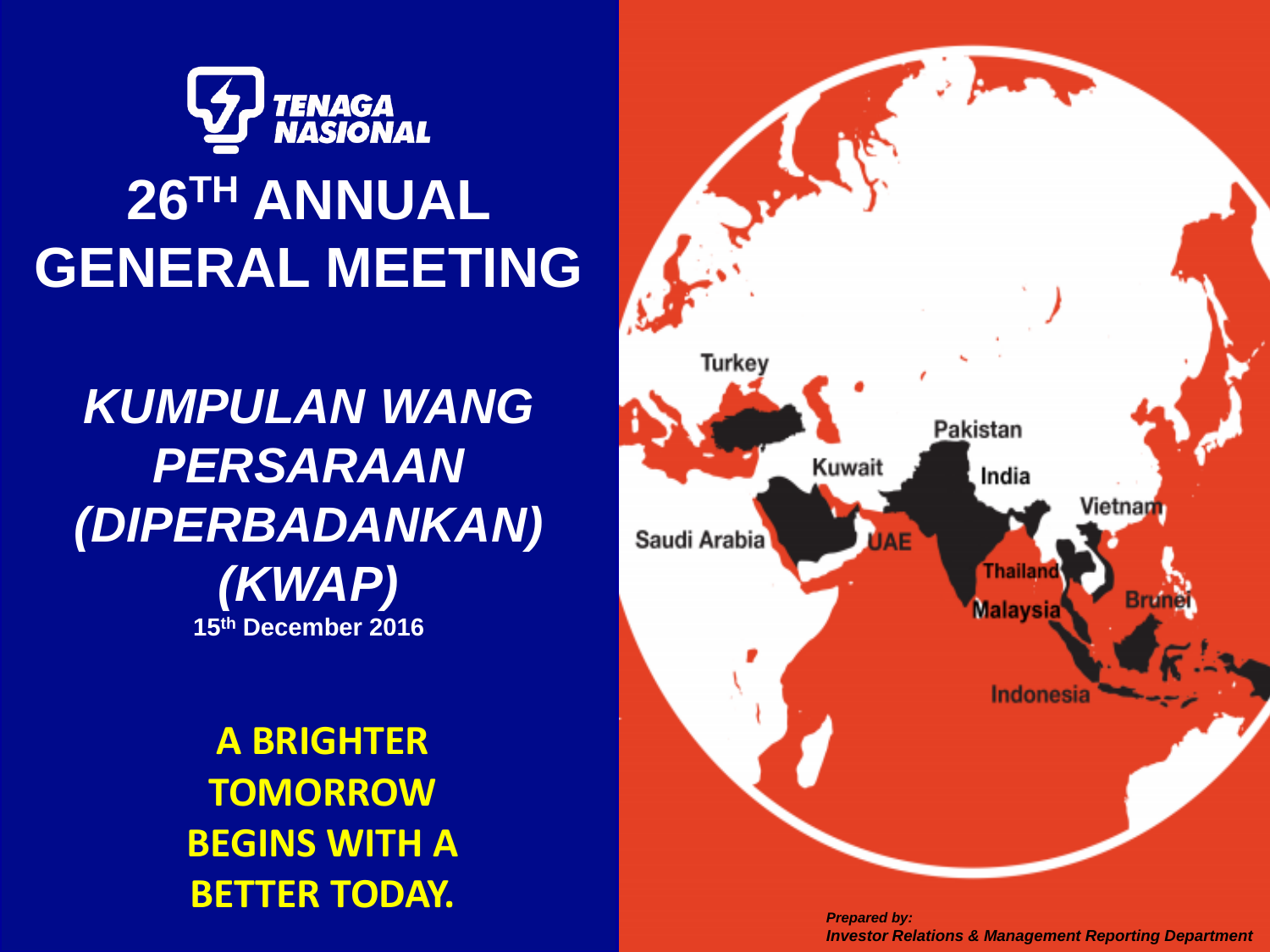## **KWAP**



2

**TNB continues to install new domestic capacity - a total of 1,882MW in FY2016 with another 3,201MW in the pipeline to be commissioned between the end of 2016 and 2019 (refer page 26, 2016 Annual Report). With regards to this expansion, please provide the following: Q1**

> **What is TNB's view of electricity demand in Malaysia, Q1ageneration mix levels, reserve margins and new power plant projects?**

- Electricity demand is expected to grow moderately in the future with average growth rates of about 2.0% per annum in the short to medium term.
- For the next few years, reserve margin level as indicated by Kementerian Tenaga, Teknologi Hijau dan Air (KeTTHA) and Energy Commission (EC) is expected to remain above 20% after taking into account the committed new projects and power plants life extension.
- The generation mix in Peninsular Malaysia is dominated by coal and gas and this trend is expected to continue for the next few years.
- *26th ANNUAL GENERAL MEETING* • The new major power plant projects for the next 5 years have been awarded by EC to the relevant bidders or developers.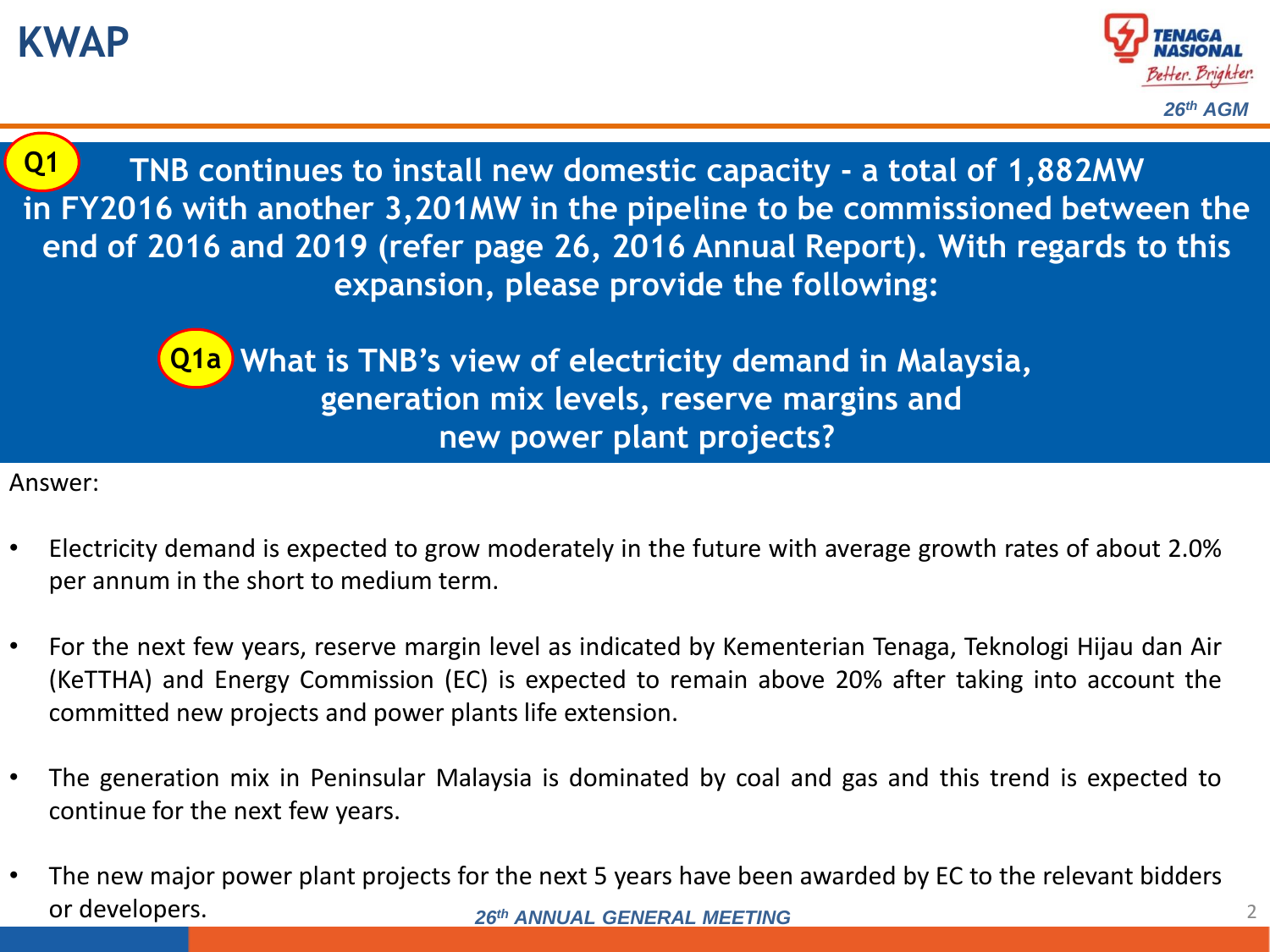## **KWAP**



**TNB continues to install new domestic capacity - a total of 1,882MW in FY2016 with another 3,201MW in the pipeline to be commissioned between the end of 2016 and 2019 (refer page 26, 2016 Annual Report). With regards to this expansion, please provide the following: Q1**

## **The additional capex required to support this expansion. Q1b**

- TNB as a player in the Malaysian generation market will aim to participate in any generation opportunity as sought by the Energy Commission (EC) either through competitive bidding exercise and conditional award.
- The capital expenditure requirement will be determined by the generation development projects awarded to TNB.
- In the pipeline, we have approximately 3GW of generation development projects under construction, namely Manjung 5 and Jimah East Power.
- These projects will be commissioned in 2017 and 2019, and will require capital expenditure investments totalling RM3.0 bn to RM3.5 bn per annum until 2019.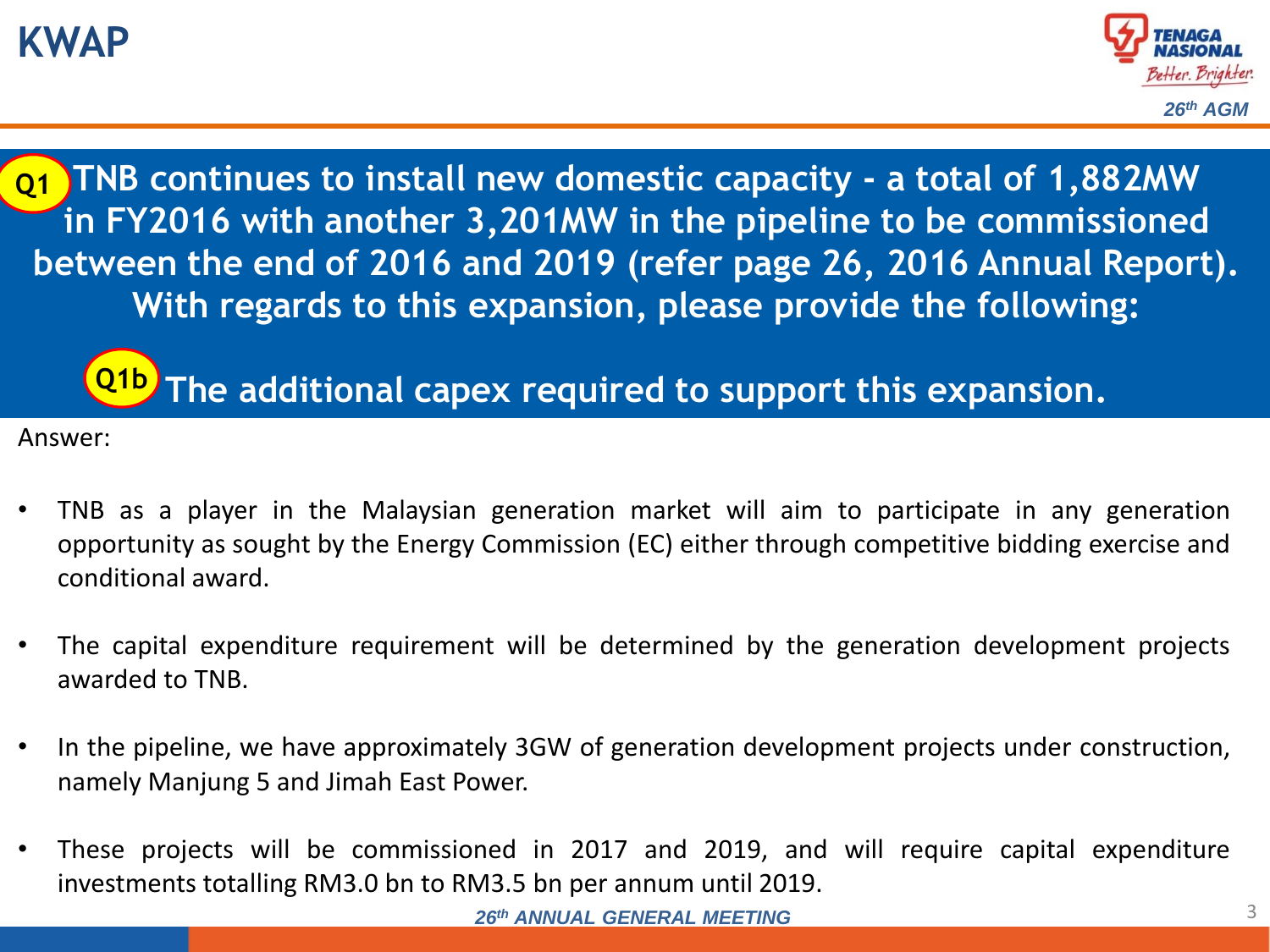



**TNB financial statement showed that revenues increased by 2.9% from RM43.3 billion to RM44.5 billion in FY2016. Please share the company's targeted revenue growth for the next few years and how does the company plan to diversify its revenue sources without compromising margins. Q2**

- Under our 2015 to 2025 Strategic Plan, TNB has identify new growth areas whereby revenue will be mainly derived from:
	- Future Generation Sources from international and domestic generation markets,
	- Grid of The Future from international and domestic grid, and
	- Through Winning the Customers.
- From these areas, TNB aspires to grow its Earnings before Interest and Tax (EBIT) from RM8 bn to RM20 bn in 2025 through domestic and international investments.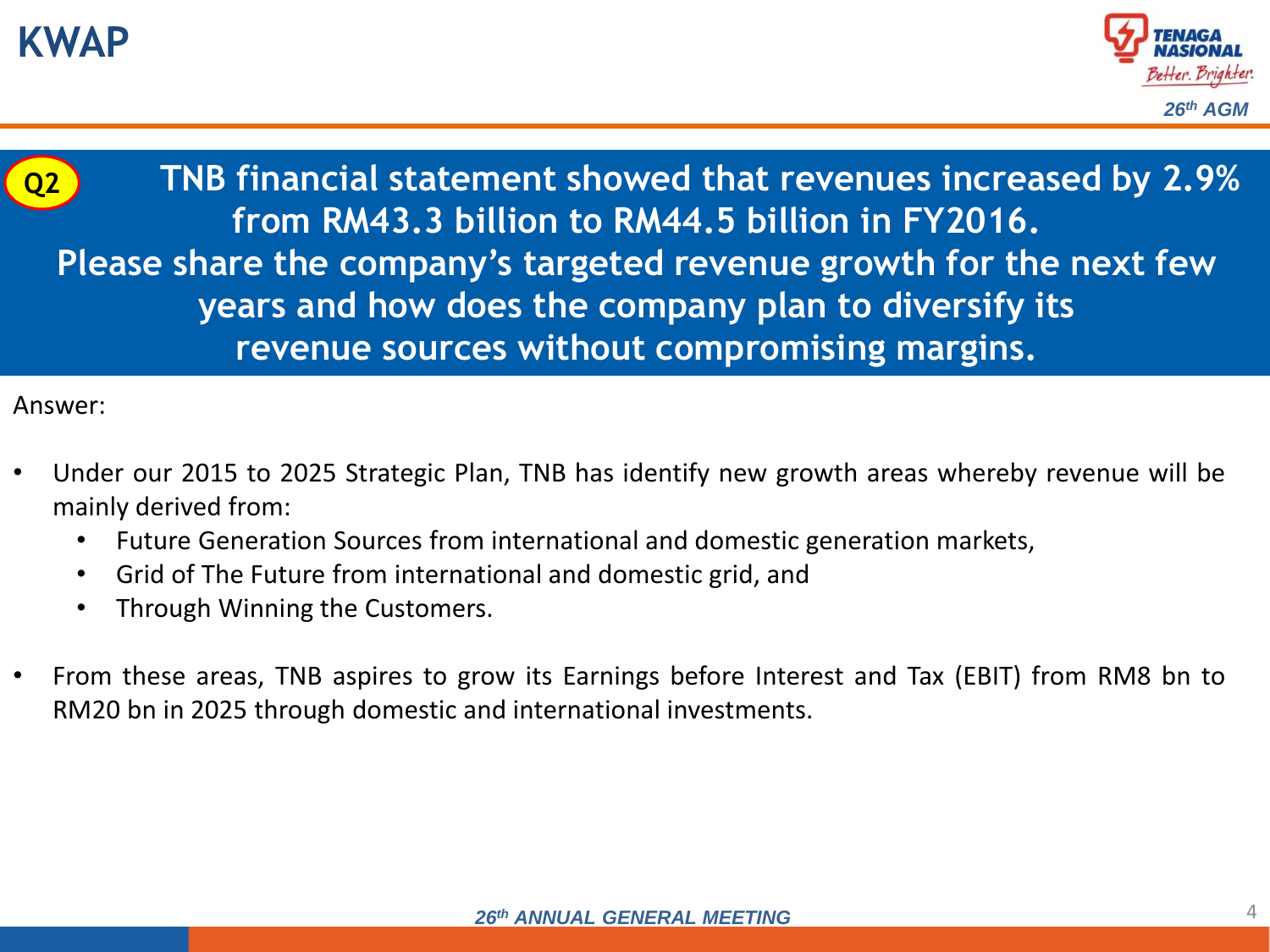**KWAP**





**TNB on 23rd November 2015 received Notices of Additional Assessment for the years of assessment 2013 and 2014 for the sum of RM985,574,533.39 and RM1,082,614,007.13 respectively. Assuming TNB does not win the claim, what is TNB's expectations of the normalised tax rate in coming years?**

- For Year of Assessment 2016, TNB normalised effective tax rate without the Reinvestment Allowance incentive, and based on the current Profit Before Tax and business as usual is around 23%.
- For future years, TNB effective tax rate is expected to be either at or lower than the statutory tax rate of 24%.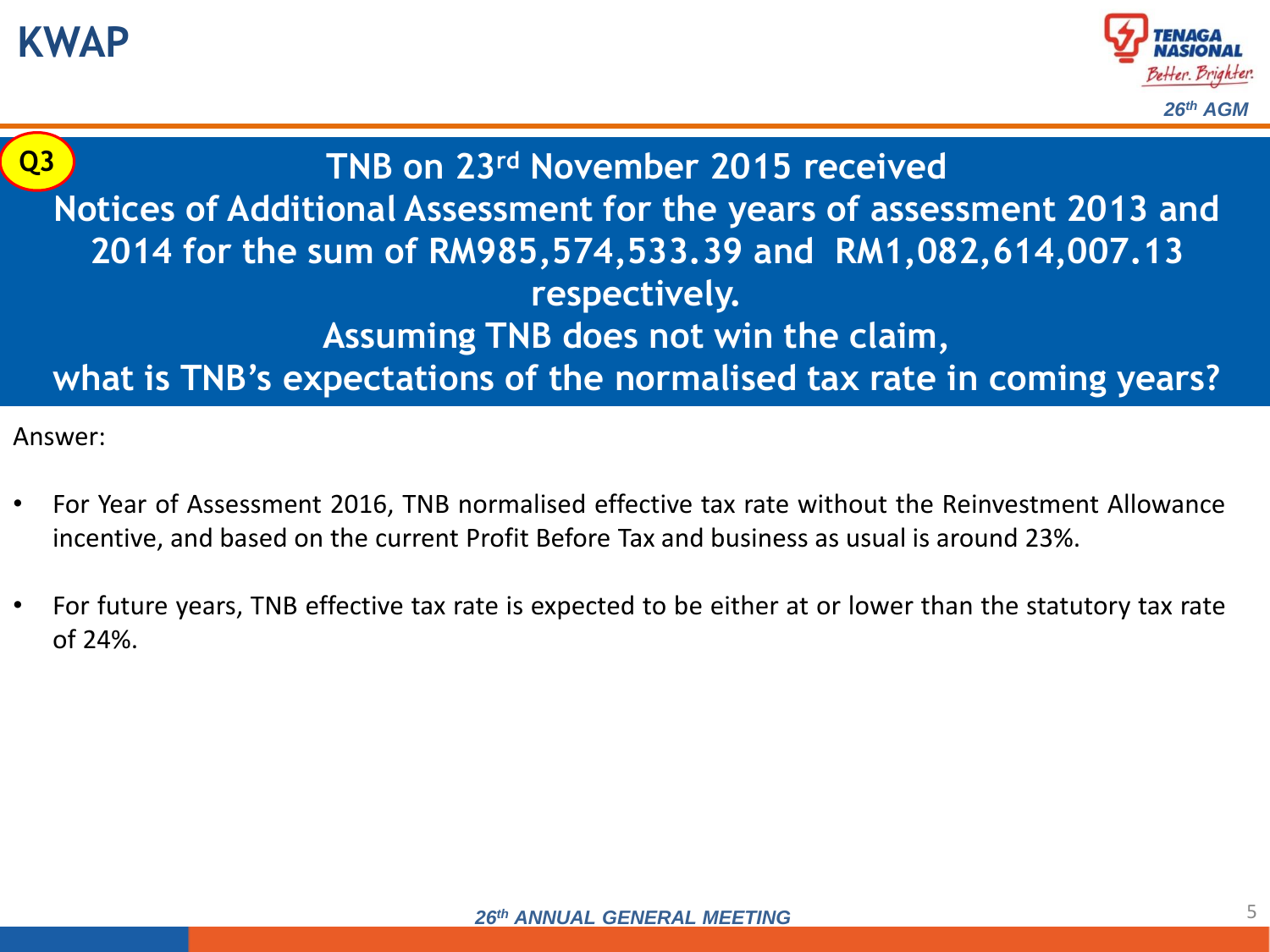

**Q4**

**Given that TNB recently acquired a 30% stake in Gama Enerji and GMR Energy, gaining a foothold in Turkey and India, should we expect further expansion outside Malaysia? (refer page 38, 2016 Annual Report).**

Answer:

• TNB will continue to explore potential investment opportunities for both conventional and renewable power generations and related businesses in the South East Asia as well as in the Middle East regions.